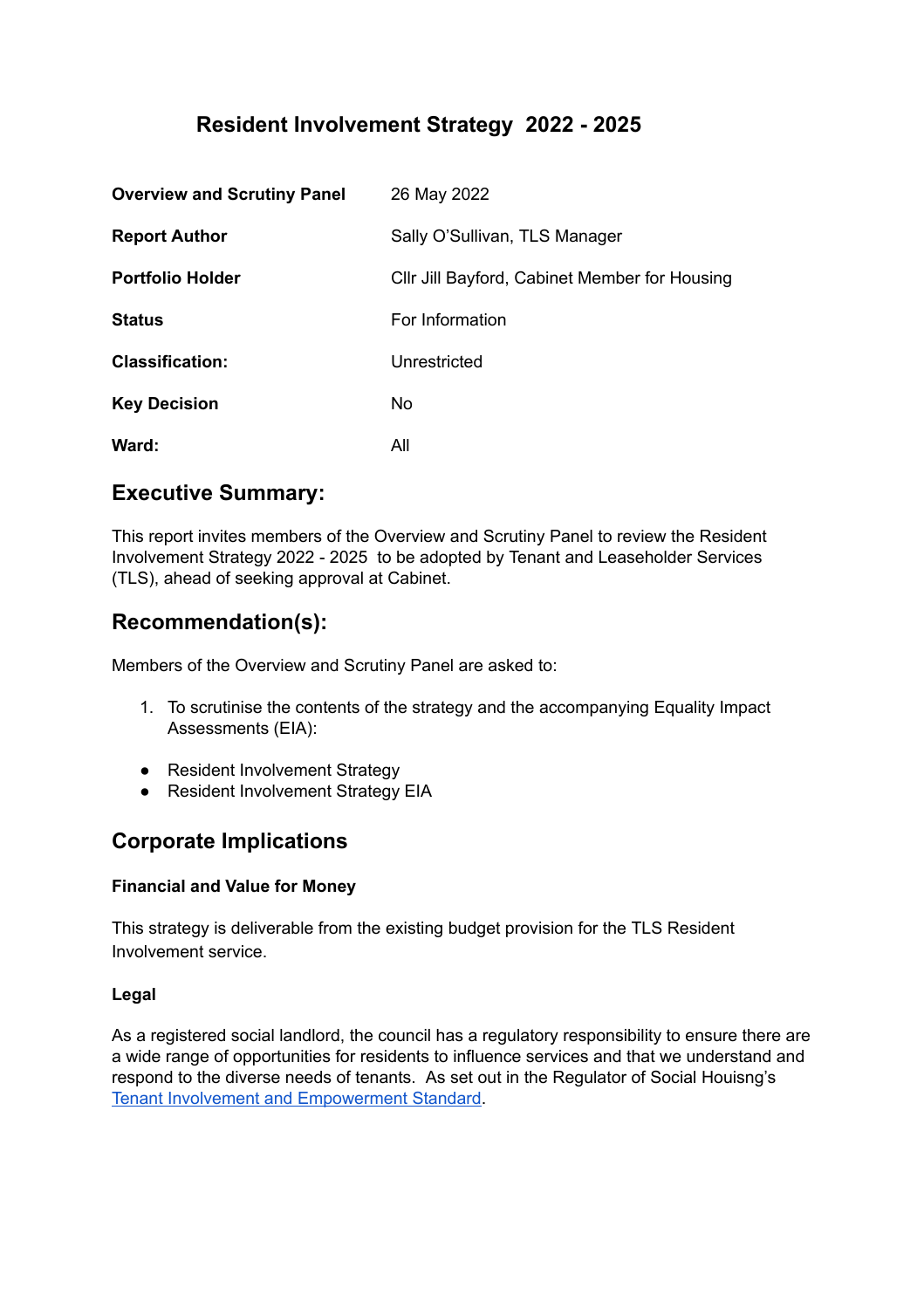### **Risk Management**

As a social landlord, the council is regulated by the Regulator for Social Housing (RSH). The RSH have published a Tenant Involvement and Empowerment Standard. Without an adopted and implemented Resident Involvement Strategy the council risks failing to meet the requirements of the regulatory requirements. Effective resident involvement also supports the council's aim to provide a high quality and improving tenant and leaseholder service.

The tenant and leaseholder service include a dedicated resident involvement team, focused on the delivery of this strategy. The strategy has been shared and discussed with the Thanet Tenants and Leaseholders Group, who will also have a role in monitoring its implementation.

These arrangements ensure that the risk of not implementing the strategy is low.

### **Corporate**

Our Housing and Planning Service plan describes how we contribute to the council's priorities, it tells us that our key focus is 'to ensure the provision of a high quality, cost effective service to residents'.

We know that involving residents in the design and delivery of services is a key part of achieving good services that meet the needs of our residents.

### **Equality Act 2010 & Public Sector Equality Duty**

*Members are reminded of the requirement, under the Public Sector Equality Duty (section* 149 of the Equality Act 2010) to have due regard to the aims of the Duty at the time the *decision is taken. The aims of the Duty are: (i) eliminate unlawful discrimination, harassment, victimisation and other conduct prohibited by the Act, (ii) advance equality of opportunity between people who share a protected characteristic and people who do not share it, and (iii) foster good relations between people who share a protected characteristic and people who do not share it.*

*Protected characteristics: age, sex, disability, race, sexual orientation, gender reassignment, religion or belief and pregnancy & maternity. Only aim (i) of the Duty applies to Marriage & civil partnership*.

This report relates to the following aim of the equality duty: - *(Delete as appropriate)*

*● To eliminate unlawful discrimination, harassment, victimisation and other conduct prohibited by the Act.*

The council's tenants and leaseholders include residents that have protected characteristics as set out in the Public Sector Equality Duty. Each of the new policies is subject to a completed Equalities Impact Assessment (EIA), attached to this report.

## **CORPORATE PRIORITIES**

This report relates to the following corporate priorities: -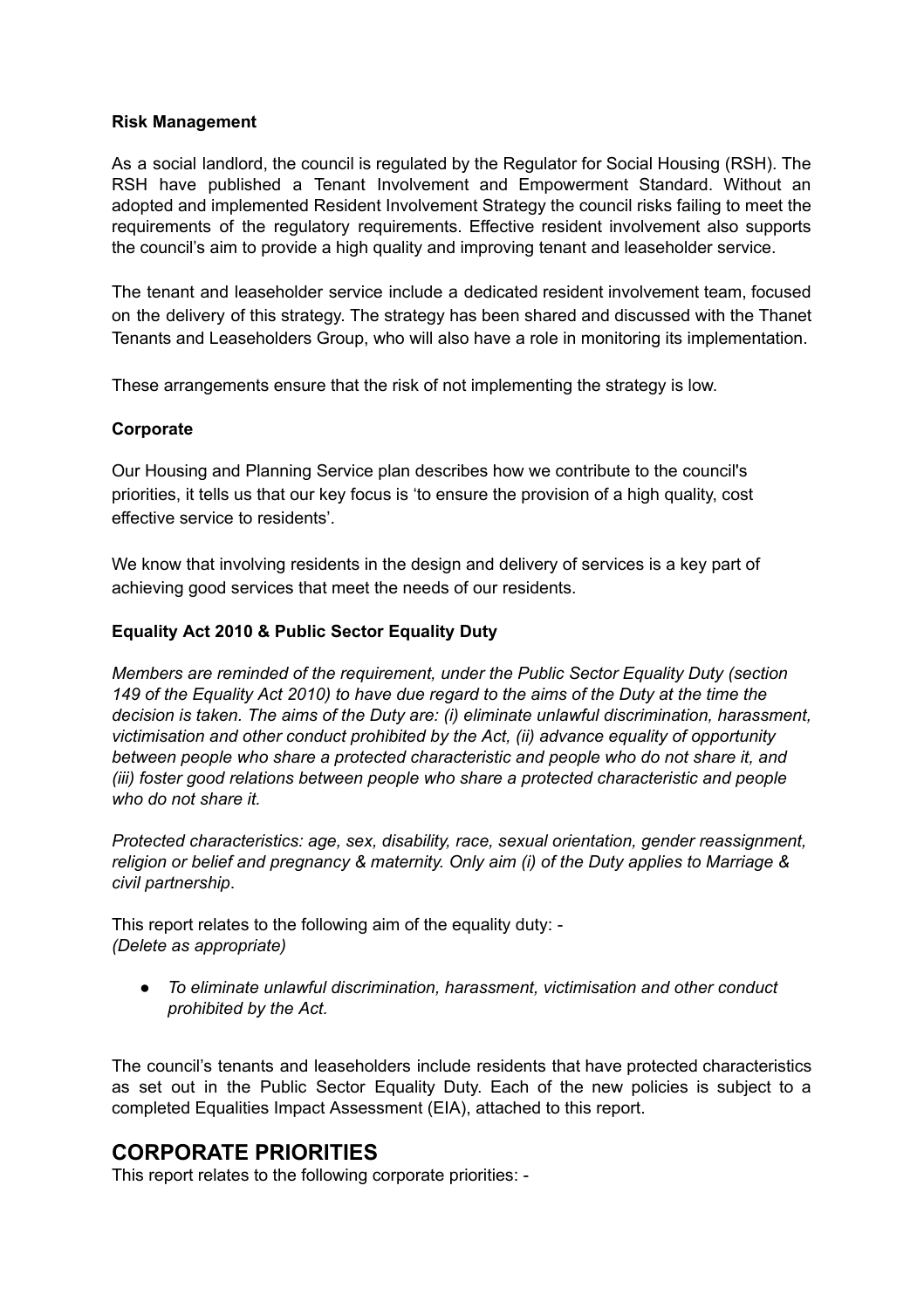*● Communities*

# **1.0 Introduction and Background**

- 1.0 The Council's new tenant and leaseholder service was launched on 1 October 2020.
- 1.1 As part of the pledged service improvement, the council must provide a wide range of opportunities for residents to influence and scrutinise housing services. As set out in the Regulator of Social Housing, Consumer Standard, Tenant Involvement and Empowerment Standard.
- 1.2 The Strategy we are looking for scrutiny by OSP today sets out our provision of involvement opportunities for residents which we want to adopt and publish on the Council's website.

# **2.0 The Resident Involvement Strategy**

- 2.1 Our Housing and Planning Service plan describes how we contribute to the council's priorities, it tells us that our key focus is 'to ensure the provision of a high quality, cost effective service to residents'.
- 2.2 We know that involving residents in the design and delivery of services is a key part of achieving good services that meet the needs of our residents.

## 2.3 This Strategy sets its own aspiration to: *'Bringing voices together - collaboration of residents and officers'*

- 2.4 We want this strategy to foster a culture of transparency and respect between landlord and residents. Making sure residents have a wide range of opportunities to have their voices listened to and ensure those voices are valued.
- 2.5 It sets out how we will ensure a broad range of residents are supported to influence and scrutinise services; through a formal, informal and informed resident involvement structure.

# **3.0 Consultation**

- 3.1 This strategy was co-developed with a resident focus group in March 2022. The group was supported by the Resident Involvement Manager and used information from two consultations carried out in 2021 with wider residents.
- 3.2 The resident focus group reflected on the existing and future requirements for landlords, as well as considering best practices.